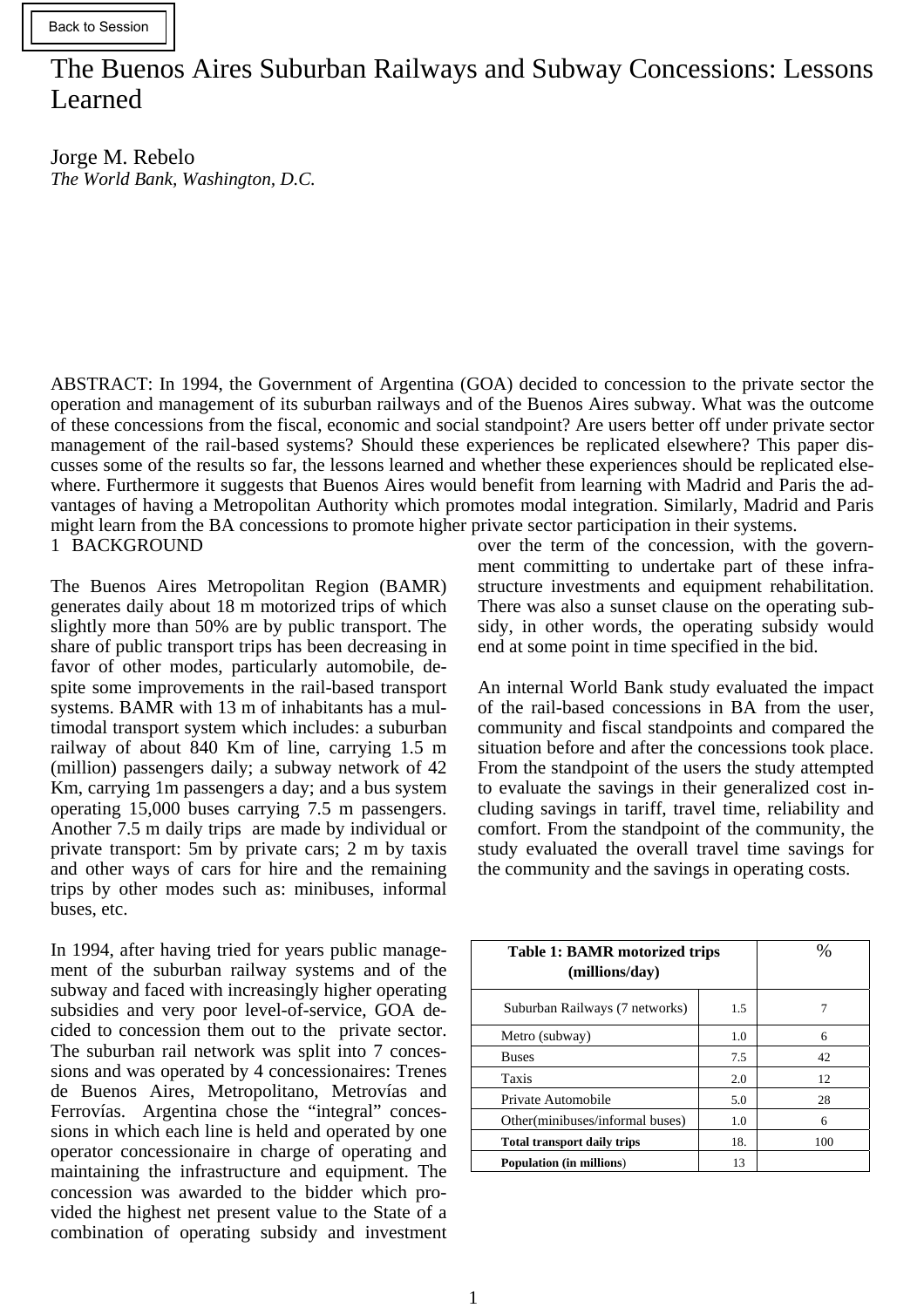| Commuter railroads (7 networks)    |               |
|------------------------------------|---------------|
| Lines                              | 840 km        |
| <b>Stations</b>                    | 259           |
| <b>Electrified</b> lines           | 178 km        |
| Electric cars                      | 736           |
| Diesel electric locomotives        | 177           |
| Cars                               | 622           |
| Diesel cars                        | 16            |
| Metro                              |               |
| Heavy metro lines (7 lines)        | 40 km         |
| <b>Stations</b>                    | 67            |
| Electric cars                      | 540           |
| Light rail (1 line)                | 8 km          |
| L.R. stops                         | 16            |
| L.R. cars                          | 14            |
| <b>Buses</b>                       |               |
| National (federal) regulated buses | 10,000        |
| Province (state) regulated buses   | 3,000         |
| Municipal regulated buses          | 2,000         |
| <b>Informal</b> buses              | Not accounted |
|                                    |               |

ment of operating subsidies and lack of compliance of investment obligations by the State, the ridership decreased, the level-of-service deteriorated and the subsidies increased due to the tariff and subsidy policy adopted by the administration to ensure user affordability and to accommodate labor pressures. Nevertheless, despite these shortcomings, even after 2002, the concessions stood their ground at least from the standpoint of the user and the community. Insofar as subsidies are concerned, government policy has led to an increase which is eroding the previous savings achieved.

| Line or network           | <b>Start Date</b> | Term |
|---------------------------|-------------------|------|
| Urquiza + red subterránea | 1st jan 1994      | 20   |
| <b>Belgrano Norte</b>     | 1st april 1994    | 10   |
| San Martín                | 1st april 1994    | 10   |
| Belgrano Sur              | 1st may 1994      | 10   |
| Roca                      | 1st jan 1995      | 10   |
| Mitre $+$ Sarmiento       | 27th may 1995     | 10   |
|                           |                   |      |

Estimates of externalities and accident reductions were not possible because of lack of data, although the shift in ridership is likely to have produced such impacts. But because the measures were not accompanied by a bus rationalization action , these benefits are hard to measure and were not accounted for. From the fiscal standpoint, the study estimated the savings in operating subsidies to the system before and after the concessions. Here are some of the main conclusions:

a) The concessions of the suburban railway and subway systems of BA produced very positive impacts from the social, economic and fiscal standpoints until end of 2001, with a very successful recovery in ridership, a noticeable improvement in the quality of service indicators and a significant savings in travel time, operating costs and state operating subsidies. In addition, there was an increase in investment in the railway infrastructure and equipment higher than expected in the case without concession;

b) After 2001, with the change in the country's macroeconomic conditions and the delays in payNext we describe what led to these two distinct periods in terms of impact of the concessions.

#### 2 RIDERSHIP RECOVERY

Paid passenger demand in the suburban railways grew from 212 m passengers per year in 1993, last year before the concession to 480 m in 1999. This was probably achieved because all level-of-service indicators including punctuality, cancellation of trains, seating capacity, frequency, reliability and safety improved. For example, between 1993 and 1997 the number of train cancellations and delays fell 86% while the supply of car-kms increased by 70%.

Traffic stopped growing in 2001 with the economic crisis which led to a GNP drop of 11% in 2002. This generally impacts formal employment and thereby ridership. As a result, traffic level came down to 357 m in 2002, 25% than in 1999.

Part of the traffic reduction in 2002 is explained by higher fare evasion than before due to lax security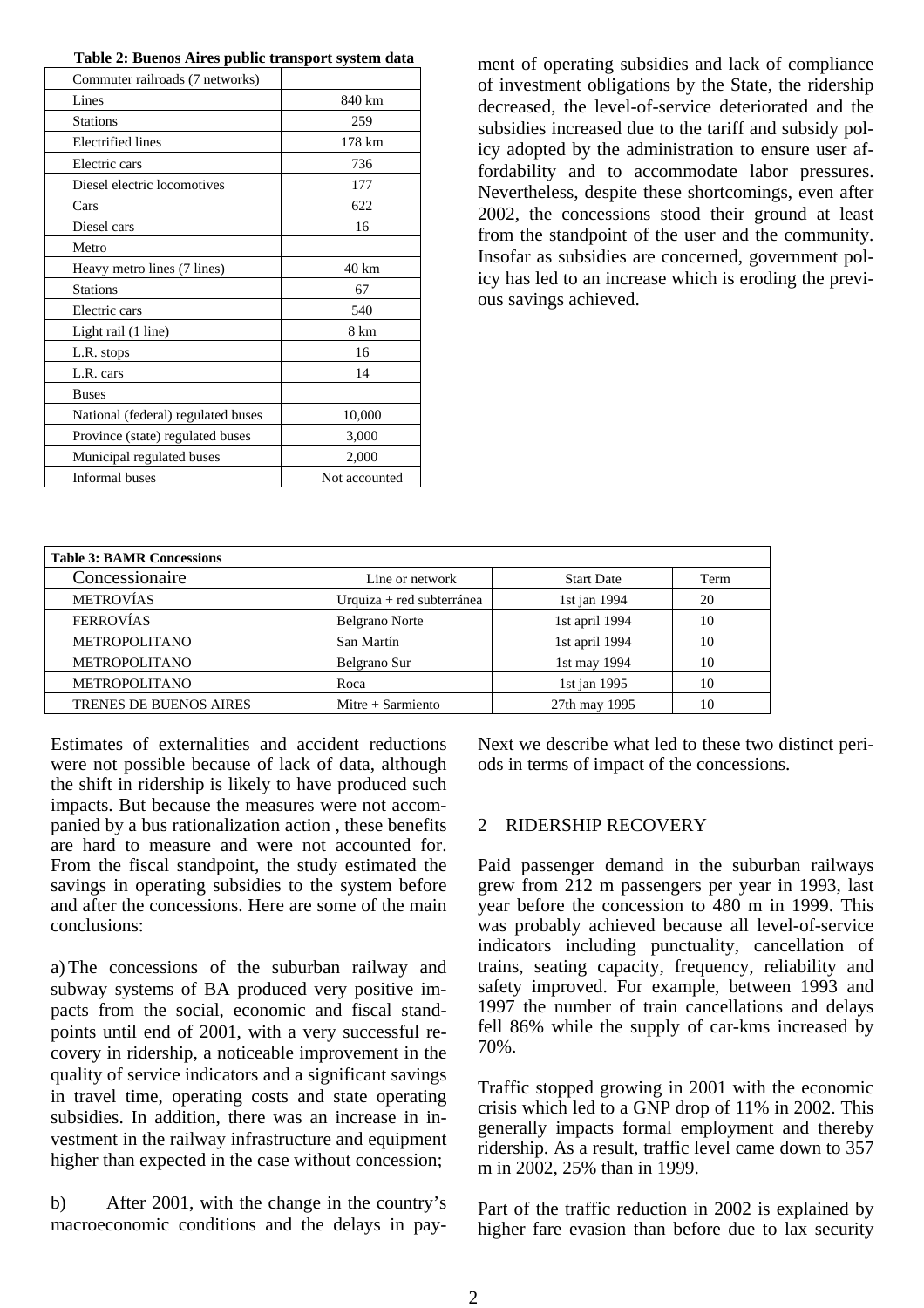enforcement at exits. As a result of delays in payments of subsidies, some concessions reduced outsourced services such as security personnel which are key to deter fare evasion .This suggests that the actual reduction in overall traffic was probably not as severe as official numbers for paid traffic suggest.

The subway had a similar traffic evolution going from 145 m trips in 1993 to 260 m in 1999 (almost 80 % growth).

After a pause in growth, there was a fall to about 222 m trips in 2002. However this reduction was only of 15%, much less than the one experienced by the suburban railways.

In 2003 and 2004, most of the suburban railways recovered. In 2004, the suburban railways reached 395 million paid trips. The same year, two of the lines experienced again growth, surpassing their best year before the economic crisis.

The subway also recovered to reach 241 m trips in 2004. There were 3 new stations inaugurated between 1997 and 2000 and that might have helped in the recovery. However, intermodal integration at the Once, Constitución and Retiro terminals was lower than before and that limited some of the traffic growth.

# 3 TRAIN SUPPLY

The suburban train system supply went from 95 m car-kms in 1993 to about 169 m car-kms in 1999 (a 78% increase). The concessionaires maintained the supply level between 1999 and 2001 thanks to better maintenance which allowed better availability and utilization rates of the equipment received at the start of the concession. Several trains which were immobilized were rehabilitated and brought back into service and so were some cars used for intercity services which belonged to Ferrocarriles Argentinos and were immobilized.

But then, the 2001 crisis hit and the State faltered in its obligations which until that time had been timely discharged. First, the State delayed and then interrupted in 2002 the payment of operating subsidies. In response, the concessionaires reduced supply, cutting down the number of trains programmed and decreasing the number of cars per train. In 2003, supply was reduced to 130 m car-kms, 77% of the 1999 level, but there were significant differences between concessionaires. One of the concessionaires almost resumed its 1999 supply level, another, in the other extreme, still maintains a level which is 2/3 from the 1999 level.

In the subway, the supply increased from 19 m carkms in 1993 to 36 m in 1999 (a 90% increase). This concession reduced its supply in 2002 but in a lesser scale than the suburban railways. Therefore its return to its 1999 level was faster. In its performance, some importance should also be attributed to the opening of the 3 new stations referred above.

As a result of the changes in supply and demand, the ratio passengers to car-kms decreased in the beginning of the crisis but the reduction in supply in 2002 led to higher occupation rates in 2004, thereby reducing comfort in the trains when compared to 1999.

In the subway, the ratio "passengers/cark-kms" is higher than in the suburban railways due to the higher density of stations, population and jobs in the area of influence of the lines. The occupation rates were at their lowest in 2001 but afterwards they have recovered their original level.

# 4 TARIFF AND SUBSIDY POLICY

Until 1999 the tariffs practiced were those set in the original 1991 concession contracts, with the adjustments allowed to recognize a tariff bonus when the concessionaire would meet some performance targets preset in the contract .The "higher tariff for better service" formula was very successful and it improved the level-of-service offered. The adjustments for quality (10 to 15%) did not reduce the gap between the rail and bus tariffs with the latter being much higher; these adjustments had little negative impact on ridership. In 1999 and March of 2001 there were two tariff adjustments of 15% each aimed at increasing the investments.

From 2002 onwards, there was a change in tariff policy and the administration decided that the railway, subway and bus tariffs would remain unchanged. The suburban railway tariffs continued to be much lower than that of its main bus competitor (\$ 0.40/0.50 for trip lengths up to 12 km compared to \$ 0.75/0.80 for the buses for shorter trip lengths).

From 1994 onwards, the subway tariff was closer to the bus tariff and that situation continued in 2004 in which that tariff was 12% lower than the bus tariff.

This policy of maintaining the tariffs unchanged reduced the incentives to expand the supply and requires an increasing amount of subsidies. In the beginning of the concessions, the railway and subway tariffs were clearly higher than their long run marginal costs to increase the supply, creating thereby incentives for the operators to expand their supply. But in 2005, with the policy of unchanged tariffs and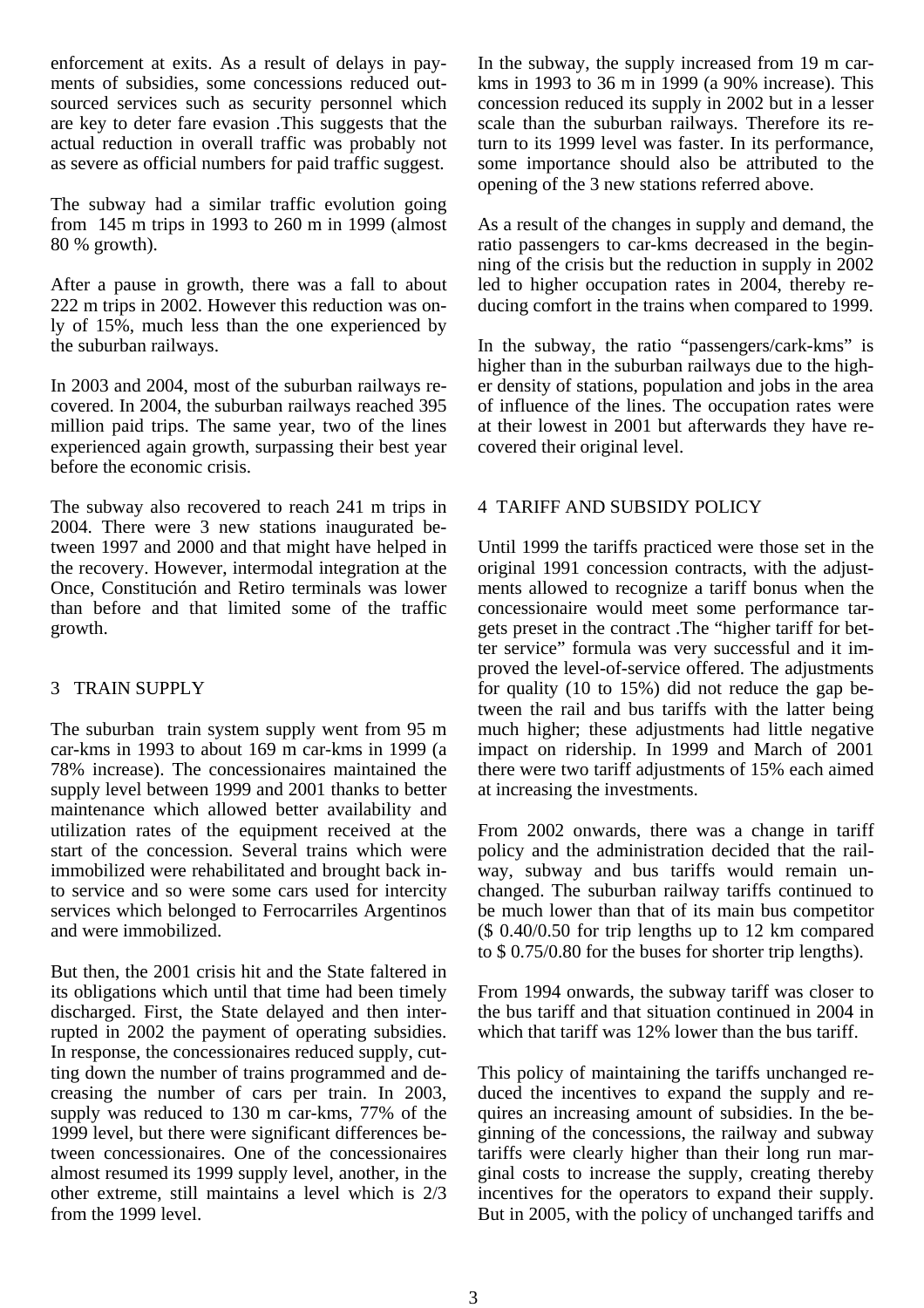facing increased costs, there was no incentive to increase the supply of services.

In response to the change of costs experienced by the concessionaires from 2001 onwards (materials, spare parts, salaries and energy costs) without change in tariffs, the administration decided to compensate them with an additional subsidy to the one stipulated in the original contract. This additional subsidy compensates for the increases in all operating costs. It also covers changes in labor laws which require higher number of staff and /or salaries as it happened with the subway. The increase of subsidies without improvements in the service offered, sets back one of the crucial positive impact of the concessions, i.e. their fiscal impact.

The behavior of the concessionaires during the economic crisis was not the same for all of them, as the demand evolution suggests. In some cases, the decrease in quality of level-of-service and the non compliance with the contracts were such that, by June 2004, the government rescinded the concession contract with Metropolitano for the San Martin line which experienced a strong fall in demand since 2001. In February of 2005, the State assumed the concession and signed a management contract with the 3 other concessionaires. The State indicated that it would call for bids for this concession.

# 5 LABOR IMPACT

In 1999, after the strong initial staff reductions made by the State, when the concessionaires took over there were 7412 persons employed by the suburban railways. In the subway, in the same year there were 2032 employees considering the subway and the Urquiza line together because they were under the same concession. All concessions used outsourcing for security, cleaning and rolling stock and facilities maintenance.

With the 2001 crisis, some concessions rationalized their maintenance services, closing down and merging facilities and that created a decrease in staff "outside the contract". From 2004 onwards, there is an increase in labor conflicts with claims for more subsidies and better labor conditions, and the new administration policy puts pressure on the concessionaires to incorporate more employees in their regular staff.

In the specific case of the subway, in 2004 there was a substantial increase in staff due to the change of the number of working hours per day from 8 to 6. There was also pressure from the unions to include in the formal staff some of the outsourced personnel or at least to unionize them.

# 6 SERVICE COVERAGE, EQUIPMENT AND INFRASTRUCTURE

Service coverage of the suburban railways is quite ample: 840 km of lines and 260 stations.There are frequent services (at least 3 trains per tour) in about 400kms of lines of which 180 kms are electrified. Over the other half services are less frequent (1 hour headways) and lower quality rolling stock. Service is provided for about 20 hours per day without service between midnight and 4 am. The subway has a 42 km network and 69 stations with service provided between 5 and 11 pm.

The concessionaires received the fleet assigned by the State with several cars immobilized due to deferred maintenance, vandalism or canibalization. The increase in supply in the first years of the concession was due to mobilization of these trains which were repaired by the concessionaires.

The contracts included incorporation of new or used equipment as an obligation of GOA. The concessionaires could also add to the existing fleet if they wanted to do so with their own means.

New equipment: 80 new cars for the subway, contract which was paralyzed in 2002 and was reactivated in 2004 financed by the State; diesel electric locomotives, financed by the State; and 17 locomotives leased by one of the concessions.

Used equipment: Intercity cars which belonged to Ferrocarriles Argentinos which had major repairs; used locomotives bought in Spain; 182 used cars added to the subway fleet. Almost all the equipment was added before 1999, contributing to the substantial improvement in supply up to 2001.

The suburban rail infrastructure did not have major changes since the concession. The main works were track rehabilitation, bridge strengthening, grade crossing improvement and substation modification. The programs were modest and slower than planned. With few exceptions, the infrastructure did not improve in a way as to allow substantial improvements in service.

One of the major investment components which called for the elimination of about 30 grade crossings, was not completed. There was opposition from the neighbors and business owners dwelling close to the grade crossings. In the City of Buenos Aires, a program financed by the Bank to grade separate a number of crossings was reactivated in 2004 with World Bank financing.

The State complied with its obligation of extending Line D of the subway to the Belgrano neighborhood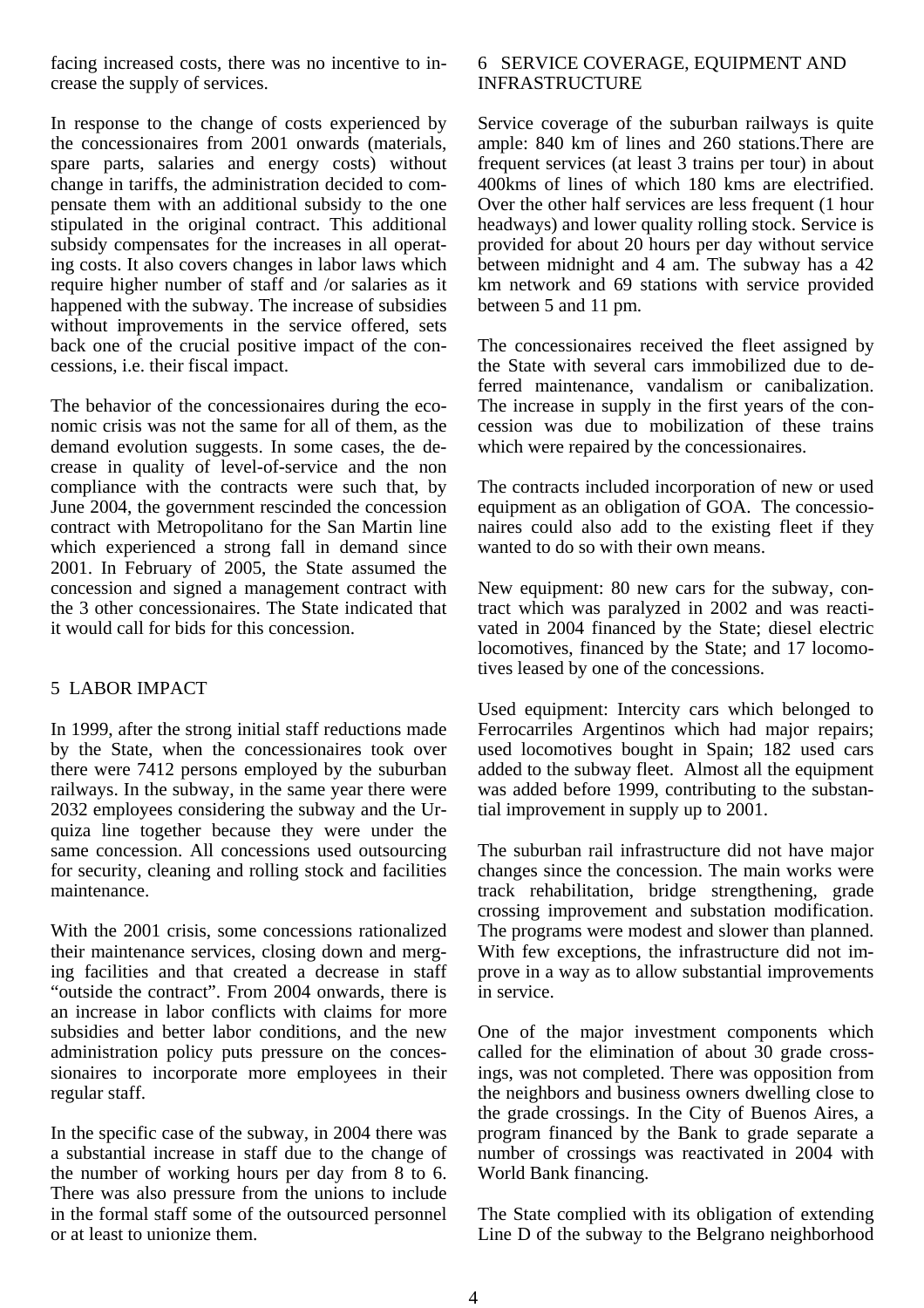with 4 stations. Two were opened in 1997, one in 1999 and the last one in 2000. In 2003, the City of de Buenos Aires inaugurated two stations in Line B which were not part of the original concession contract.

### 7 IMPACT ON USERS, COMMUNITY AND STATE USERS

The most important benefits for a user of a transport system are savings in time, savings in fare as compared to an alternative mode, reliability, safety and comfort. The study examined the savings in time for the user, the savings in fare as compared to the alternative mode. It did not quantify the improvement in reliability, safety and comfort described above. The main results were:

- a) As a consequence of the improvement in the level-of-service offered, and the modal shift towards rail-based mode, users obtained substantial benefits in time savings and in fare when compared with the alternative bus mode;
- b) Expressed in time savings the benefit for the suburban railways user was equivalent to about 20 minutes and to the subway user was about 10 minutes per user;
- c) Insofar as fare savings (out-of-pocket cost) while those which were already rail/subway users only benefited from the time savings, those who shifted from buses to rail/subway benefited from a fare savings equal to the difference between the APP bus fare and the rail/subway bus fare;
- d) The net present total savings for the rail plus subway users was estimated at 1,588.3 million pesos of 1997.

#### **Table 4 Suburban Rail Users Savings (millions of pesos of 1997)**

|       | Time    |                     |          |
|-------|---------|---------------------|----------|
| Year  | Savings | <b>Fare Savings</b> | Total    |
|       |         |                     | Railways |
| 1994  | 6,0     | 0,2                 | 6,2      |
| 1995  | 113.3   | 9,5                 | 122,9    |
| 1996  | 256,1   | 21,0                | 277,1    |
| 1997  | 335,5   | 35,1                | 370,6    |
| 1998  | 361,1   | 31,6                | 392,7    |
| 1999  | 359,7   | 32,1                | 391,7    |
| 2000  | 345,9   | 32,3                | 378,2    |
| 2001  | 298,8   | 25,2                | 324,0    |
| Total | 2.076,5 | 187,0               | 2.263,5  |
| NPV@  |         |                     |          |
| 12%   | 1.155,5 | 104,0               | 1.259,5  |
|       |         |                     |          |

NOTE : In the initial years the savings were prorated for the part of the year in which the concession was in force

| <b>Table 5 Subway Users Savings</b> |                             |                     |                      |  |  |  |  |
|-------------------------------------|-----------------------------|---------------------|----------------------|--|--|--|--|
|                                     | (millions of pesos of 1997) |                     |                      |  |  |  |  |
|                                     |                             |                     |                      |  |  |  |  |
| Year                                | Time Sav-                   |                     |                      |  |  |  |  |
|                                     | ings                        | <b>Fare Savings</b> | <b>Total Subways</b> |  |  |  |  |
| 1994                                | 12,6                        | 10,1                | 22,7                 |  |  |  |  |
| 1995                                | 18.8                        | 19,1                | 37,9                 |  |  |  |  |
| 1996                                | 23,5                        | 25,7                | 49,2                 |  |  |  |  |
| 1997                                | 34,1                        | 38,7                | 72,8                 |  |  |  |  |
| 1998                                | 46,8                        | 62,9                | 109,7                |  |  |  |  |
| 1999                                | 49,2                        | 59,8                | 109,0                |  |  |  |  |
| 2000                                | 48,3                        | 55,0                | 103,4                |  |  |  |  |
| 2001                                | 38,1                        | 43,0                | 81,1                 |  |  |  |  |
| Total                               | 271,5                       | 314.3               | 585,8                |  |  |  |  |
| <b>NPV</b>                          |                             |                     |                      |  |  |  |  |
| @12%                                | 153,4                       | 175,4               | 328,8                |  |  |  |  |

| Table 6 Total Railway plus Subway Users Savings |                             |         |              |  |  |  |
|-------------------------------------------------|-----------------------------|---------|--------------|--|--|--|
|                                                 | (millions of pesos of 1997) |         |              |  |  |  |
|                                                 | Time                        | Fare    |              |  |  |  |
| Year                                            | Savings                     | Savings | Total        |  |  |  |
|                                                 |                             |         | Rsil+Subways |  |  |  |
| 1994                                            | 18,7                        | 10,3    | 29,0         |  |  |  |
| 1995                                            | 132,1                       | 28,6    | 160,8        |  |  |  |
| 1996                                            | 279,6                       | 46,7    | 326,3        |  |  |  |
| 1997                                            | 369,7                       | 73,7    | 443,4        |  |  |  |
| 1998                                            | 407,9                       | 94,5    | 502,4        |  |  |  |
| 1999                                            | 408,8                       | 91,9    | 500,7        |  |  |  |
| 2000                                            | 394,3                       | 87,3    | 481,6        |  |  |  |
| 2001                                            | 336,9                       | 68,2    | 405,1        |  |  |  |
| Total                                           | 2.348,0                     | 501,3   | 2.849,3      |  |  |  |
| NPV @12%                                        | 1.309,0                     | 279,4   | 1.588.3      |  |  |  |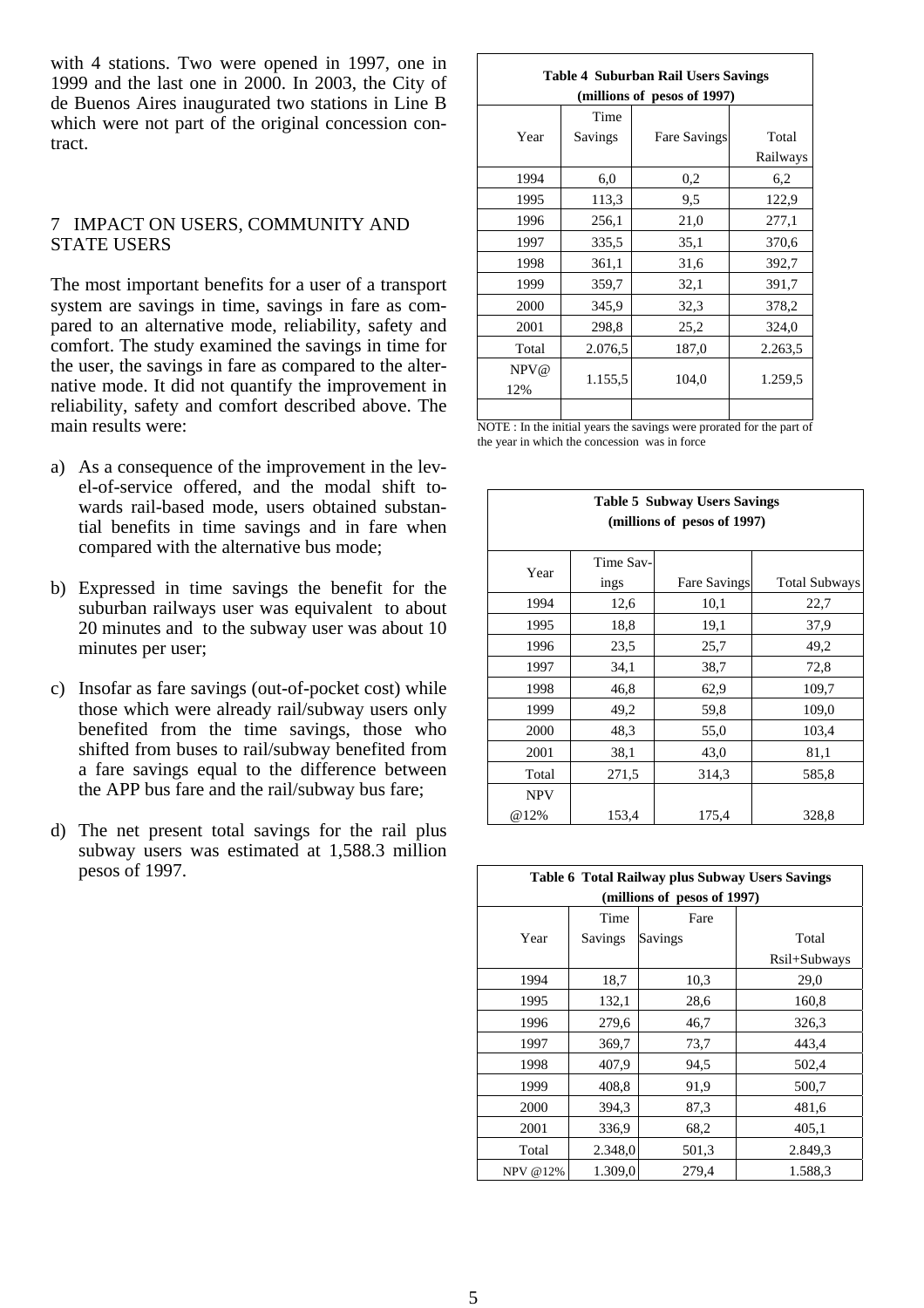#### 8 COMMUNITY

The community as a whole enjoyed the time savings of all users plus the savings in operating costs of the system. The savings due to reduction of the traffic congestion, less accidents and pollution could not be quantified.

The time savings for the community are the same as those estimated for the users above.

The operating cost savings were those due to a lower operating cost of the rail/subway system and of a lower operating cost of rail as compared to bus for those who shifted from bus to rail. Additional benefits for the community would have been realized if GOA had put in place a bus route network rationalization program to adjust for the demand that shifted to rail. This was not done but it is estimated below.

#### 9 STATE BENEFITS

The State's main benefits are the savings it would obtain in payments of operating subsidies when the concessions were compared with the situation without concessions. Not only did the State save in operating subsidies, but also used part of these savings to comply with its investments obligations in the concession contracts adding therefore to its equity. This was not possible before because the operating subsidies were so high that they would consume a substantial portion of the budget.

The operating subsidies paid to the concessionaires was significantly less than the operating deficit that the public enterprises (FEMESA and SBASE) that were running the suburban railway network and the subway before the concession. This subsidy was about one third of that deficit in the year in which the highest subsidy was paid.

Up to 2001, the annual operating subsidy paid decreases in general on a regular basis throughout the concession term. In three of the concessions, the concessionaires start paying a concession from a certain point in time. In general all the subsidies were paid as planned and the concession fees which were paid by those three concessions were applied towards the investments which the State was supposed to finance.

Part of the concessions design was the increase of State investment for the rehabilitation and modernization of the suburban railways and the subway. This increase in investment was about 50% higher than in the case without concession.

#### 10 CONCLUSIONS AND LESSONS LEARNED

The BAMR suburban rail network and subway concessions were, by all means, quite successful from the standpoint of the users, community and state. While the State complied with its obligations, the concessionaires complied with the contracts, improved level-of-service and had the incentives to meet or surpass the targets set by the administration. Even after the 2001 economic crisis, and noncompliance of obligations by State and some concessions, the latter stood their ground although State subsidies increased. This Buenos Aires experience with some adjustments to reflect the lessons learned should be replicated in other Metropolitan regions.

Allowing for an operating subsidy and proposing to invest on a preset package of investment was a clever way of giving enough time for the concessionaire to adjust to initial demand uncertainty and providing a safety buffer which could turn into a saving which the concessionaire could apply in improvements to the system. This would force him to be cost-efficient so that it could save money to apply in the investments which he had to do to set the concession in motion.

All worked well while the State could pay on time its obligations. When that became difficult because of the crisis, and was not possible for the State to pay the operating subsidies, the concessionaires responded with service curtailment and decrease in the level-of-service quality. Since macroeconomic shocks occur more often than desirable, the lesson is that a concession with operating subsidy needs to be supported by a guarantee (from a third party) which would be triggered when the State defaults on its obligations. The guarantee in some cases will be hard to obtain but without it, any fiscal space constraint that restricts availability of funds, will tend to either delay payments or lead to a default. And this will lead to a concession crisis. This is what happened by the end of 2001.

It appears that the inclusion in the contract of a combination of a multilateral Bank loan to finance the State investment obligations in the concession contract and a guarantee for payment of operating subsidies , are key to ensure that the private sector will come and the commercial banks will provide them with the loans they need to jump-start the concession. But the investment loan must be insulated from the fiscal crisis so it can continue to disburse when the macroeconomic situation becomes difficult.

It is very clear that it was the concession with an operating subsidy and the good management of the concessionaires which allowed the State to maintain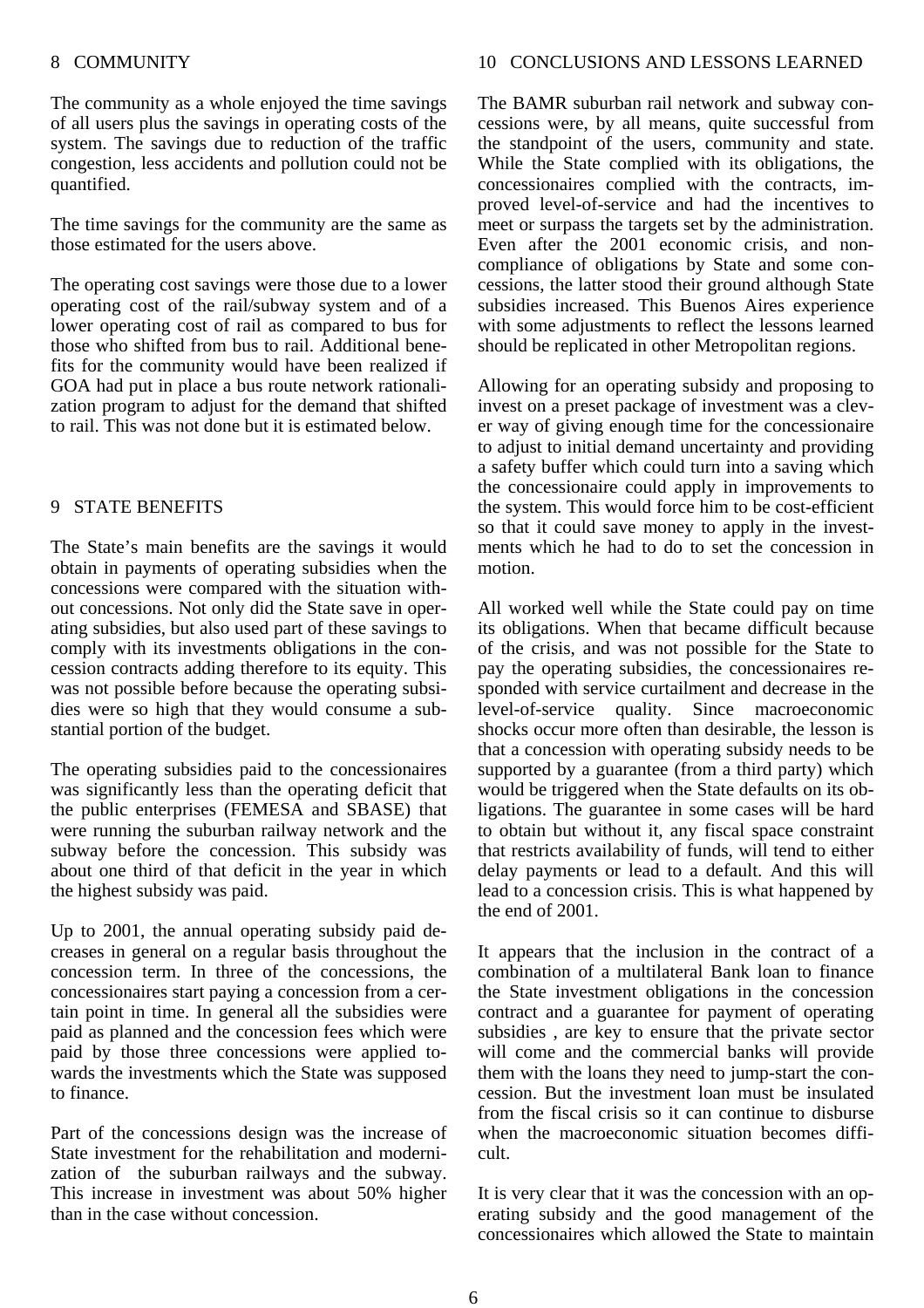the tariffs at levels much lower than those of the bus system. But even these low tariffs may not be affordable when an economic crisis hits a country. Since the users are mainly low-income, chances are that the State will try to prevent the contractual upwards adjustments of tariffs and will, as it was the case in BA after the crisis, resort to subsidy increases which might act as disincentives for provision of acceptable level-of-service. It would have been better to introduce some sort of targeted subsidy to the users of the system, through smart card technology and continue with the tariff adjustments.

Subsidies to compensate labor demands and any direct or indirect pressure to increase the staff of the concessionaire erode the control that the concessionaire has over its staff. One of the main reasons a concession saves money to the State, is, in fact, a sharp reduction of overstaffing of public operating agencies, which is the main cause for their very high operating subsidies. States should resist such pressures to interfere even if they are willing to compensate the concessionaire. One of the main advantages of the concession is that they are better managed because they don't have the interference in management and political pressures which most public agencies suffer from their State administrations.

The lack of a strong regulatory agency led to the delays in dealing with the concessionaires that decreased substantially the level-of-service. A strong regulatory mechanism is important to safeguard both the State, the concessionaire and the user. After the crisis is obvious that quick renegotiation of the contracts was necessary.

The lack of a Metropolitan Transport Agency in BAMR representing all levels of government and with powers to coordinate metropolitan transportation insofar as planning, modal and fare integration, tariff and subsidy policy was evident in this case. With the strong shift of passengers from bus to rail, the time was ripe to restructure the bus network, promoting route rationalization and integration with the mass transit system and designing bus feeders to the rail-based system. This normally is not done because of a very active bus operators lobby which keeps adding buses to already very congested areas. Insofar as Metropolitan Authorities are concerned BA could definitely learn from the experiences of the Consórcio de Madrid and the Syndicat des Transports Parisiens. But equally those two cities would benefit from learning how to increase private sector participation in their systems with the BA concession experience.

The lack of an integrated urban transport, land use and air quality strategy in BAMR was also evident because little was done to take advantage of land use

changes to promote investments which could finance the transport system as a whole. Finally, the introduction of a metropolitan wide smart card for access to all modes should have been contemplated to ease modal integration and to facilitate time-based tariffs and targeted subsidies.

| <b>Table 7 – Community Savings</b> |                           |                     |                          |  |  |  |
|------------------------------------|---------------------------|---------------------|--------------------------|--|--|--|
|                                    | (pesos, millones de 1997) |                     |                          |  |  |  |
| Year                               | Time                      | Operating           |                          |  |  |  |
|                                    | Savings                   | <b>Cost Savings</b> | <b>Community Savings</b> |  |  |  |
| 1994                               | 18,7                      | 35,5                | 54,2                     |  |  |  |
| 1995                               | 132,1                     | 65,7                | 197,9                    |  |  |  |
| 1996                               | 279,6                     | 72,5                | 352,1                    |  |  |  |
| 1997                               | 369,7                     | 47,6                | 417,3                    |  |  |  |
| 1998                               | 407,9                     | 40.9                | 448,8                    |  |  |  |
| 1999                               | 408,8                     | 46,4                | 455,2                    |  |  |  |
| 2000                               | 394,3                     | 60,7                | 455,0                    |  |  |  |
| 2001                               | 336,9                     | 105,4               | 442,3                    |  |  |  |
| Total                              | 2.348,0                   | 474,8               | 2.822,8                  |  |  |  |
| NPV @12%                           | 1.309,0                   | 282,8               | 1.591,7                  |  |  |  |

| Table 8 – Additional Community Savings which could have been made  |
|--------------------------------------------------------------------|
| if a bus rationalization had taken place (pesos, millones de 1997) |

| Year    | Rationaliza-<br>Total<br>tion of APP bus network | n a oas ranomanzanon may amen piace (pesos, minones ac 1221)<br><b>Partial Rationalization</b><br>atributted to concessions |
|---------|--------------------------------------------------|-----------------------------------------------------------------------------------------------------------------------------|
| 1994    | 0,0                                              | 0,0                                                                                                                         |
| 1995    | 236.3                                            | 165,0                                                                                                                       |
| 1996    | 254,3                                            | 235,1                                                                                                                       |
| 1997    | 321,4                                            | 263,3                                                                                                                       |
| 1998    | 458,7                                            | 332,9                                                                                                                       |
| 1999    | 485,1                                            | 296,5                                                                                                                       |
| 2000    | 507.3                                            | 261,4                                                                                                                       |
| 2001    | 537,7                                            | 183,6                                                                                                                       |
| Total   | 2.800,8                                          | 1.737,8                                                                                                                     |
| NPV@12% | 1.526,4                                          | 997,7                                                                                                                       |

**Table 9 BAMR: Modal shift from bus to rail** 

|      | Annual passengers carried (millions) |        |       |  |
|------|--------------------------------------|--------|-------|--|
| Year | Suburban rail                        | Subway |       |  |
| 1987 | 340                                  | 194    | 2,172 |  |
| 1988 | 286                                  | 180    | 2,115 |  |
| 1989 | 270                                  | 149    | 1,988 |  |
| 1990 | 274                                  | 141    | 2,102 |  |
| 1991 | 209                                  | 144    | 2,089 |  |
| 1992 | 209                                  | 146    | 2,140 |  |
| 1993 | 212                                  | 145    | 2,036 |  |
| 1994 | 246                                  | 171    | 1,864 |  |
| 1995 | 347                                  | 187    | 1,726 |  |
| 1996 | 414                                  | 199    | 1,686 |  |
| 1997 | 456                                  | 222    | 1,589 |  |
| 1998 | 477                                  | 254    | 1,437 |  |
| 1999 | 481                                  | 260    | 1,401 |  |
| 2000 | 476                                  | 259    | 1,328 |  |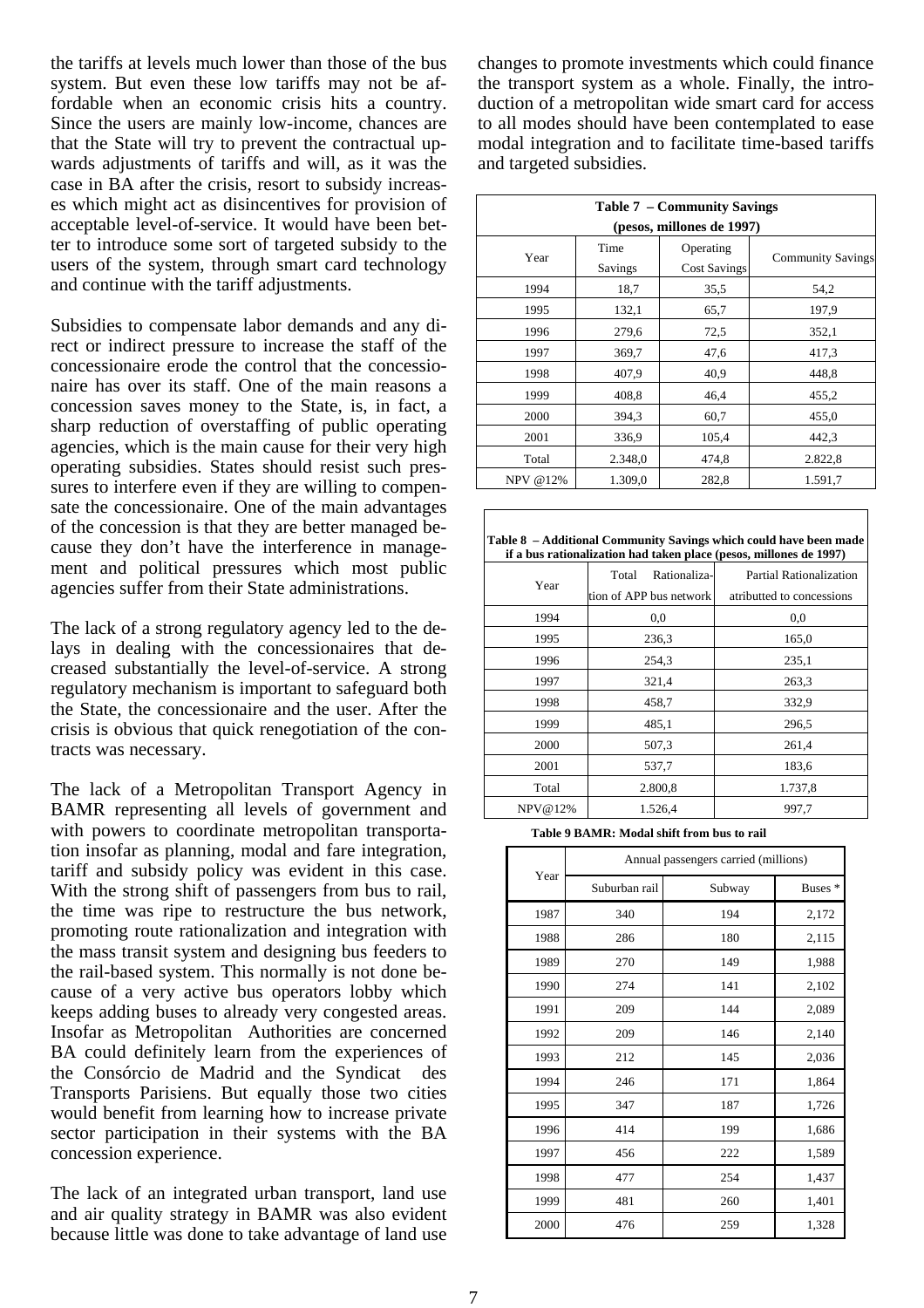#### State Benefits

|                                                              | Table 10 State subsidies in base case and concession - |           |                             |                        |           |            |  |
|--------------------------------------------------------------|--------------------------------------------------------|-----------|-----------------------------|------------------------|-----------|------------|--|
| all concessions ased on real data for the 1994 – 2001 period |                                                        |           |                             |                        |           |            |  |
|                                                              |                                                        |           | (millions of pesos of 1997) |                        |           |            |  |
| Year                                                         | <b>Base Case</b>                                       |           |                             | <b>Concession Case</b> |           |            |  |
|                                                              | Subsidio                                               | Inversión | Total                       | Subsidio               | Inversión | Total      |  |
| 1994                                                         | 113,5                                                  | 26,9      | 140,4                       | 58,5                   | 0.0       | 58,5       |  |
| 1995                                                         | 249,0                                                  | 52,7      | 301,7                       | 110,2                  | 14,1      | 124,3      |  |
| 1996                                                         | 294,5                                                  | 64,0      | 358.5                       | 109,5                  | 111,5     | 220,9      |  |
| 1997                                                         | 294,5                                                  | 64,0      | 358,5                       | 94,0                   | 170.5     | 264,5      |  |
| 1998                                                         | 294,5                                                  | 64,0      | 358,5                       | 64,8                   | 129,4     | 194,1      |  |
| 1999                                                         | 294,5                                                  | 64,0      | 358,5                       | 49,6                   | 124,8     | 174,5      |  |
| 2000                                                         | 294,5                                                  | 64,0      | 358,5                       | 36,2                   | 89,9      | 126,1      |  |
| 2001                                                         | 294,5                                                  | 64,0      | 358.5                       | 27,4                   | 64,7      | 92,1       |  |
| Total                                                        | 2129,6                                                 | 463,6     | 2.593,2                     | 550,0                  | 705,0     | 1.255,0    |  |
|                                                              | Difference between base and concession case            |           |                             | $-1.579.5$             | 241,4     | $-1.338,2$ |  |
|                                                              | NPV@ 12%<br>$-898.2$<br>126,7<br>$-771,5$              |           |                             |                        |           |            |  |

| Table 12 Operating Subsidy in base case and Actual subsidy in<br>the concession case in the $1996 - 2004$ period |                  |                        |  |  |
|------------------------------------------------------------------------------------------------------------------|------------------|------------------------|--|--|
| (millones de pesos de 1997)                                                                                      |                  |                        |  |  |
| Year                                                                                                             | <b>Base Case</b> | <b>Concession Case</b> |  |  |
| 1996                                                                                                             | 294,5            | 109,46                 |  |  |
| 1997                                                                                                             | 294,5            | 93,99                  |  |  |
| 1998                                                                                                             | 294,5            | 64,77                  |  |  |
| 1999                                                                                                             | 294.5            | 49,63                  |  |  |
| 2000                                                                                                             | 294,5            | 36,19                  |  |  |
| 2001                                                                                                             | 294,5            | 27,37                  |  |  |
| 2002                                                                                                             | 294,5            | 48,88                  |  |  |
| 2003                                                                                                             | 294.5            | 93,78                  |  |  |

NOTE : Up to 2001 the Exchange rate was 1 peso = 1 US\$, and the currency was devalued as of January 2002.

But overall, the conclusion is that the Buenos Aires Concessions were a remarkable pioneer effort in Latin America and the world which achieved the main goals of improving level-of-service and decreasing State subsidies. But with a little extra effort which requires the creation of the Metropolitan Agency and an integrated transport policy which should aim at bus network rationalization and integration and medium and long term planning the results will be significantly better. It is in this area that twinning between Madrid or Paris and Buenos Aires would have mutual benefits.

| Table11 Percentual relations between base and concession for the<br>$1994 - 2001$ period |                       |                      |  |  |
|------------------------------------------------------------------------------------------|-----------------------|----------------------|--|--|
| En porcentaje respecto del caso<br>base                                                  | En valor<br>corriente | En<br>valor presente |  |  |
| Of operating subsidy                                                                     | 25,8%                 | 29,0%                |  |  |
| Of investments                                                                           | 152,1%                | 145,9%               |  |  |
| Of total State subsidies                                                                 | 48,4%                 | 49,9%                |  |  |
| % of State subsidy transferred to<br>investment                                          | 15%                   | 14%                  |  |  |